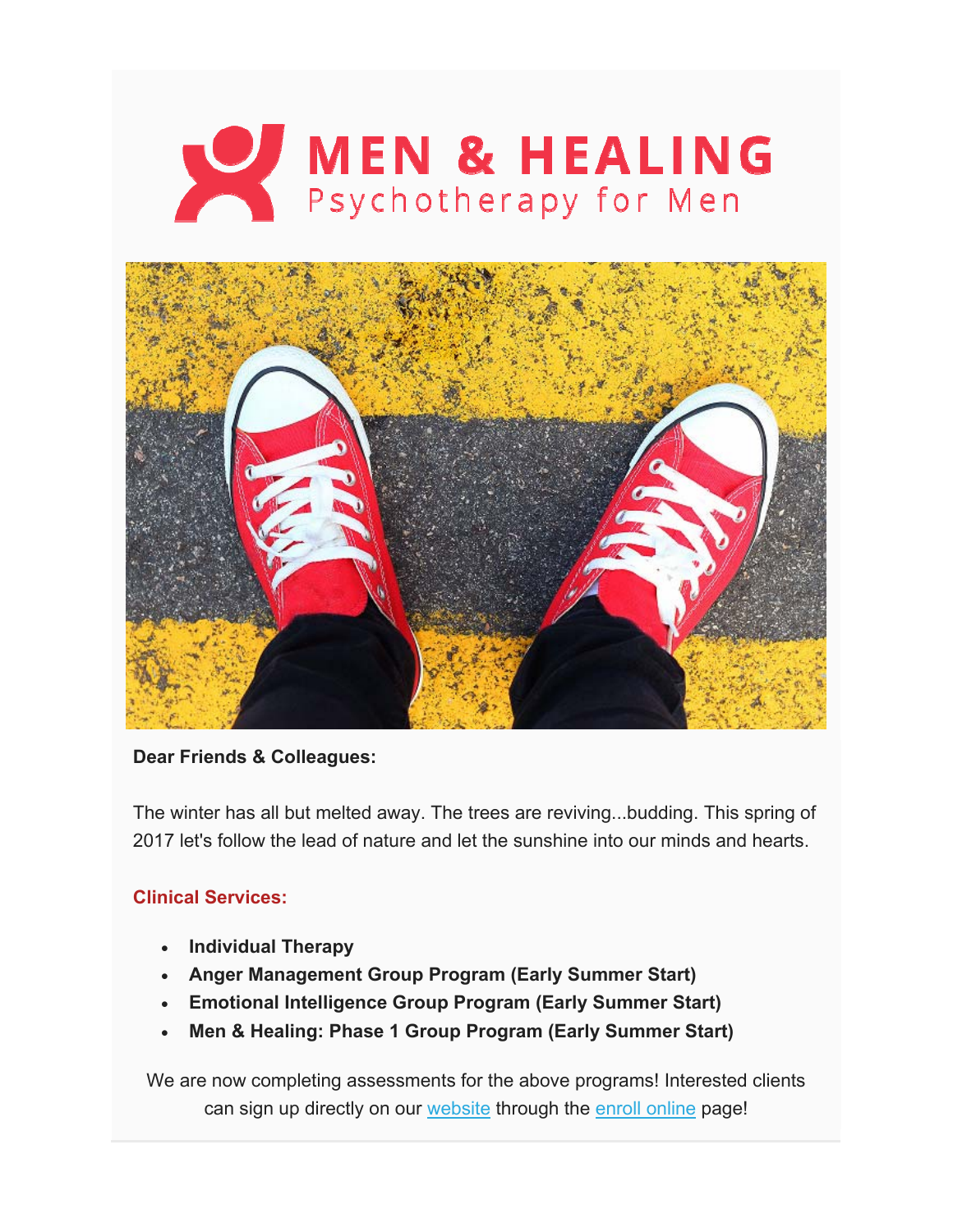# **BOTH MAY BE THE TICKET**

#### **by Rick Goodwin MSW RSW, Clinical Director**

We get asked this question quite often: At *Men & Healing* – what is with all the group programs?

It's probably true that we run more group psychotherapy programs than most agencies and private clinics here in Ottawa: **Anger Management**, **Emotional Intelligence**, and perhaps our most known service for men seeking recovery from childhood abuse and trauma, aptly entitled **Men & Healing**.

While all of these issues can be addressed through our **Individual Therapy** options, we make our group programs a viable option because of their inherent benefit for clients. Not to say it is a choice of one or the other (trauma research suggests the combination of individual and group therapy is the gold standard for treatment, not one or the other) – however the process and experience is fundamentally different.

Just like a tree's roots, there is need for both *depth* and *breadth*. Certainly, tree's roots needs to be deep, and this is the appropriate metaphor for individual therapy. But a tree's roots must spread out as well – and this is the essential role that group can play in one's experience.

As shame is such a core experience for many men (some shame may be from childhood abuse or neglect experiences – elements of shame may also be inherent due to masculine socialization itself), it is hard to work on this without the community of others on the same journey. Just as the strength of shame is eroded simply in the context of group ("You too? I thought I was the only one!"), the beginning roots of self-compassion are best tended through the compassion expressed to other "Travelers".

But perhaps it is best to consider that people are essentially "pack" animals – we spent the vast amount of our evolution in small, tight-knit tribes of people – and this is the structure we must return to for both support and growth. As noted trauma theorist Judith Herman says: *"Recovery can take place within the context of relationships, it cannot occur in isolation."* And while shame pushes us to hide from others, perhaps the best antidote to this tendency is to work at recovery in the presence of like-minded, and like-hearted men.